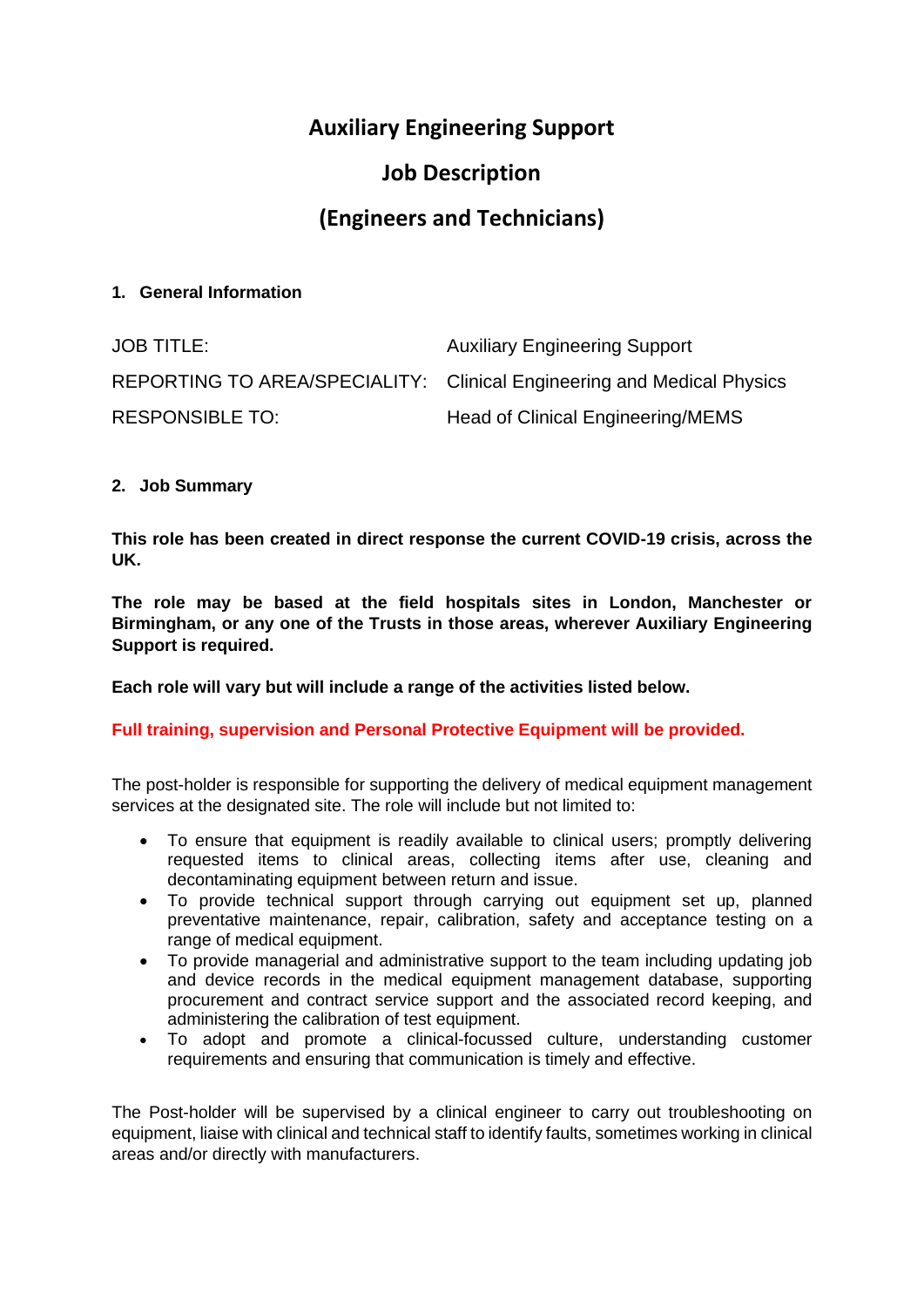This post includes a requirement to work "anti-social hours" overnight or at weekends.

## **3. Key Relationships**

The post holder will be supervised by a clinical engineer but may have regular contact with a wide range of hospital staff, service managers and equipment managers based in clinical services. They may also be asked to work with equipment manufacturers and suppliers and will be expected to engage in or support technical and/or commercial debate suppliers as equipment arrives on site.

## **4. Duties and Responsibilities**

#### **4.1. Clinical Technical**

- Work with clinical engineers on equipment, be familiar with or understand document and review maintenance processes and support Clinical Engineers in creating and maintain them.
- 1. Carry out scheduled maintenance to agreed plans:
	- Liaise with local management, clinical or medical staff or their representatives as appropriate, adhering to local policies and practices.
	- Carry out calibration, quality control and condition checks.
	- Check that equipment performs to manufacturer's specification.
	- With supervision, use technical experience to identify potentially hazardous symptoms and faults and react appropriately to associated risk.
- 2. Carry out problem solving, corrective maintenance and acceptance across a range of medical equipment as allocated:
	- Communicate with clinical staff to gain a clear understanding of the nature of problems with equipment. Assess the seriousness and implications of the problem and respond appropriately.
	- Undertake fault-finding. Apply suitable fault-finding techniques to diagnose problems. Report fault conditions to the clinical engineers. Exercise judgement to determine the causes of faults in devices with multiple complex and inter-related systems (eg electronic, computer and mechanical systems, increasingly network connected), which may be due to use error, equipment failure or environmental issues (eg. temperature, RF interference).
	- Where possible and with supervision, rectify equipment faults. Undertake repairs on mechanisms to component level where appropriate.
	- Keep relevant scientific and technical records of work performed. In particular ensure inventory records are updated in an accurate, methodical manner with work being logged as it progresses until completion.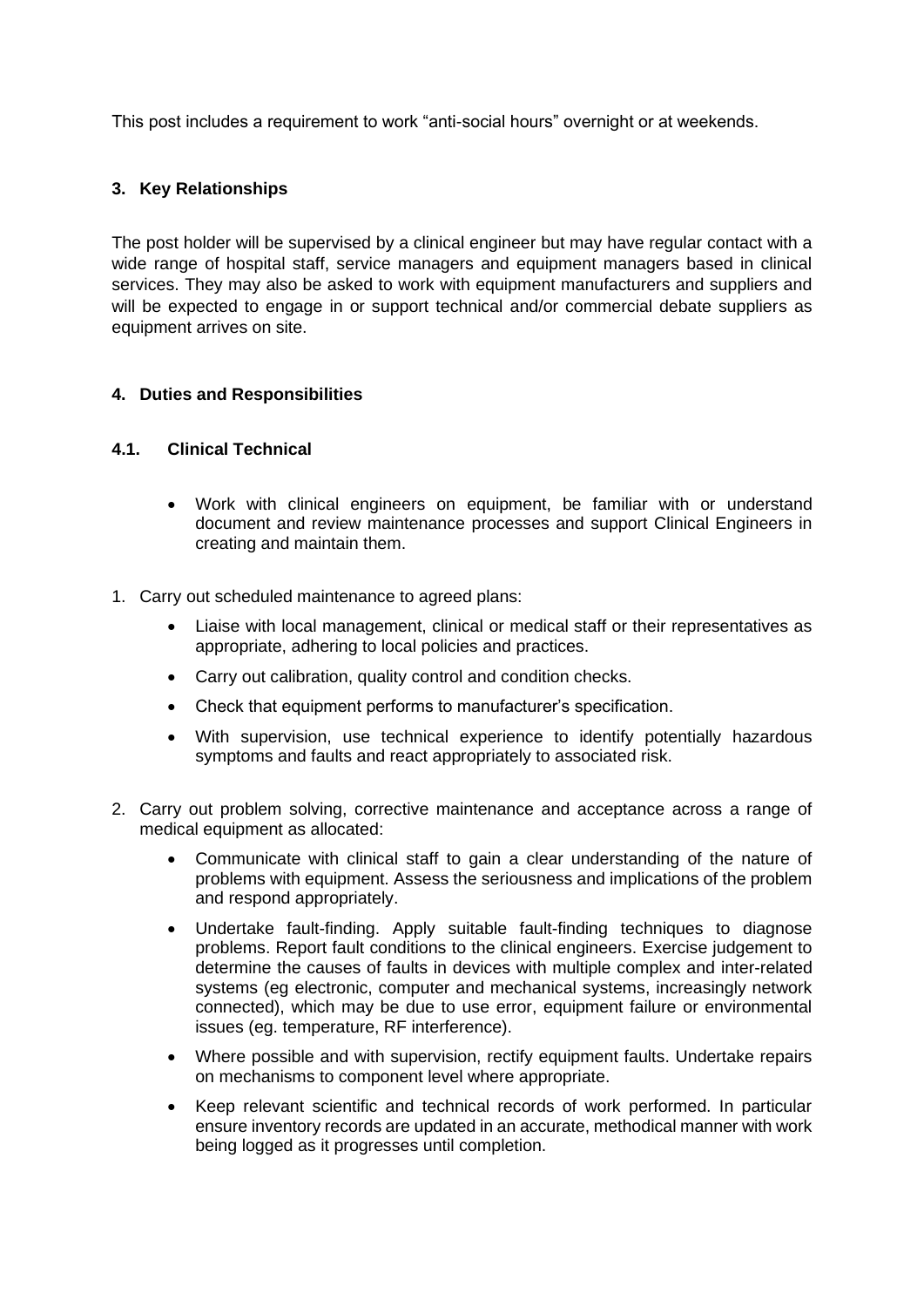## **4.2. Managerial**

- Take part in the provision of a 'Helpdesk service' in co-operation with others in the Clinical Engineering department and wider technical support functions.
- Read and interpret terms and conditions of service contracts, monitor delivery of suppliers, make recommendations to clinical engineers as necessary.
- Provide technical advice to clinical engineers as appropriate and within limits of own knowledge. Recognise circumstances where escalation to the Head of Clinical Engineering is necessary.
- Monitor stocks of appropriate components and spares, and advice on reordering where necessary to keep an adequate stock.
- Ensure workshop facilities are kept clear and in good order and that all equipment is maintained to acceptable standards.
- Participate in regular meetings with the MEMS managers and fellow staff.

#### **4.3. Professional**

- Prioritise and manage own work in accordance with Section polices and service demands.
- Carry out all activities according to requirements of the department quality system, procedures, agreed practices and standing instructions.
- Act at all times to prioritise patient safety and overall productivity of the designated site, within the limits of own technical expertise and role. Be flexible in the range of deployed tasks, accepting that these are driven mainly by needs of the service, rather than individual preference or previous skills base.
- Behave courteously and professionally at all times and be able to act as a competent, experienced and mature role model.
- Be prepared to learn and understand the detail of external guidance affecting medical equipment practice in hospitals from regulatory bodies and the policy implementations of these.
- Be prepared to learn and understand the engineering department's practice and procedure implementation of medical equipment policy and act to assure compliance with these by colleagues, as auxiliary engineering support be expected to take a lead from specialist staff, regardless of direct supervision or line management arrangements.
- Understand the need for successful and efficient interactions with colleagues from a wide range of professional backgrounds and levels of seniority.
- Be prepared to learn, understand and follow the Field Hospital or Trust's incident reporting procedure; particularly being able to recognise and react to incidents involving medical equipment.
- Carry out all duties in accordance with the requirements of the Health and Safety at Work Act, relevant Statutory Regulations, Approved Codes of Conduct and Local Rules.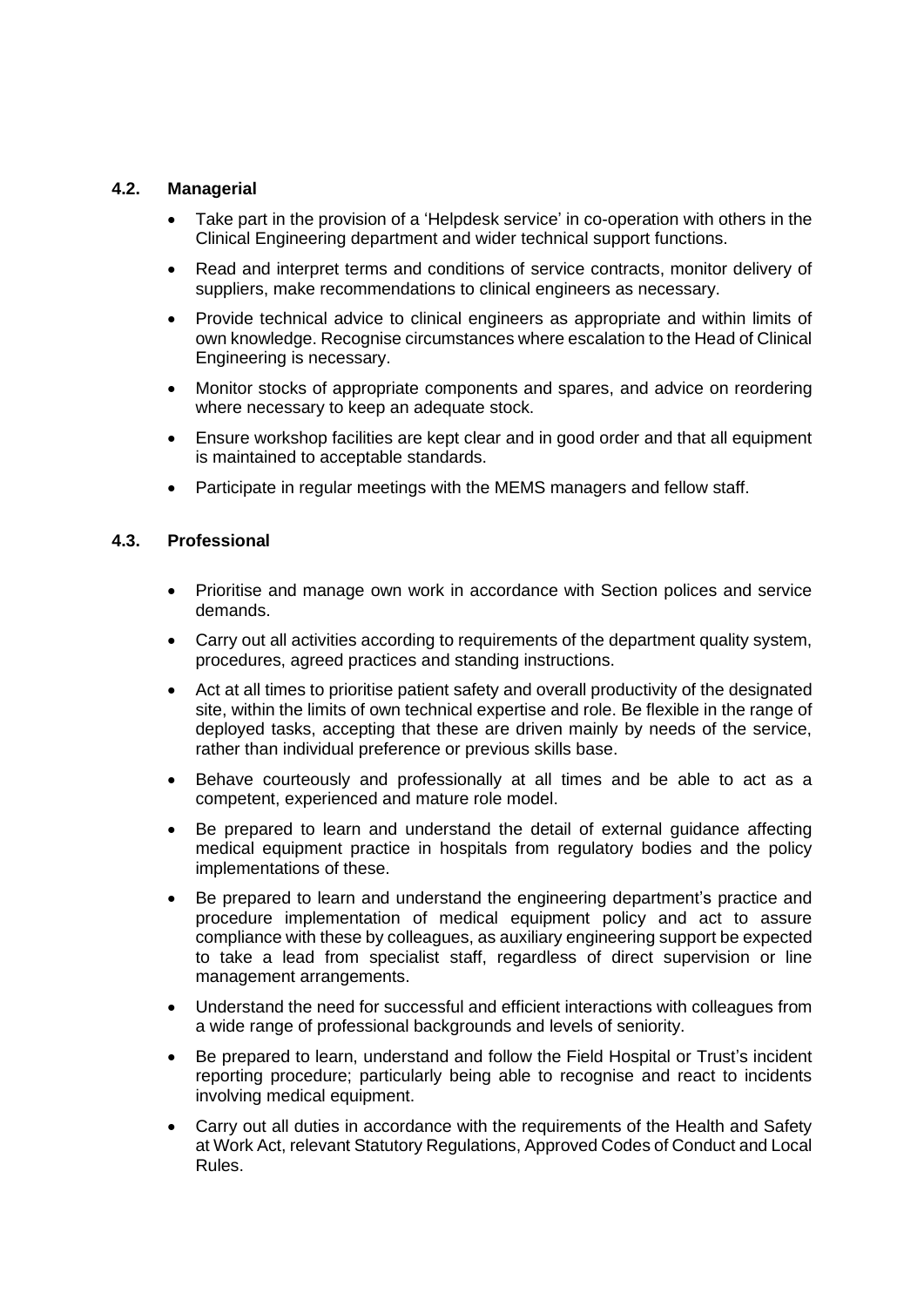• Be prepared to perform other appropriate duties, which may be required from time to time by the Head of Section.

## **4.4. Hours of Work**

- 1. Work "anti-social hours" overnight or at weekends as routine to cover a minimum agreed requirement in hours or as necessary to deliver service demand.
- 2. Participate in a rota to provide mealtime cover.

## **The following statement forms part of all NHS job descriptions: -**

The post holder is required to follow the NHS policies and procedures which are regularly updated including:

## **Confidentiality / Data Protection / Freedom of Information**

Post holders must maintain the confidentiality of information about patients, staff and other health service business in accordance with the Data Protection Act of 1998. Post holders must not, without prior permission, disclose any information regarding patients or staff. If any member of staff has communicated any such information to an unauthorised person, those staff will be liable to disciplinary action up to and including dismissal. Moreover, the Data Protection Act 1998 also renders an individual liable for prosecution in the event of unauthorised disclosure of information.

Following the Freedom of Information Act (FOI) 2005, post holders must apply the NHS FOI procedure if they receive a written request for information.

## **Information Governance**

All staff must comply with information governance requirements. These includes statutory responsibilities (such as compliance with the Data Protection Act), following national guidance (such as the NHS Confidentiality Code of Practice) and compliance with local policies and procedures (such as the NHS's Confidentiality policy). Staff are responsible for any personal information (belonging to staff or patients) that they access and must ensure it is stored, processed and forwarded in a secure and appropriate manner.

## **Equal Opportunities**

Post holders must at all times fulfil their responsibilities with regard to the NHS's Equal Opportunities Policy and equality laws.

## **Health and Safety**

All post holders have a responsibility, under the Health and Safety at Work Act (1974) and subsequently published regulations, to ensure that the NHS's health and safety policies and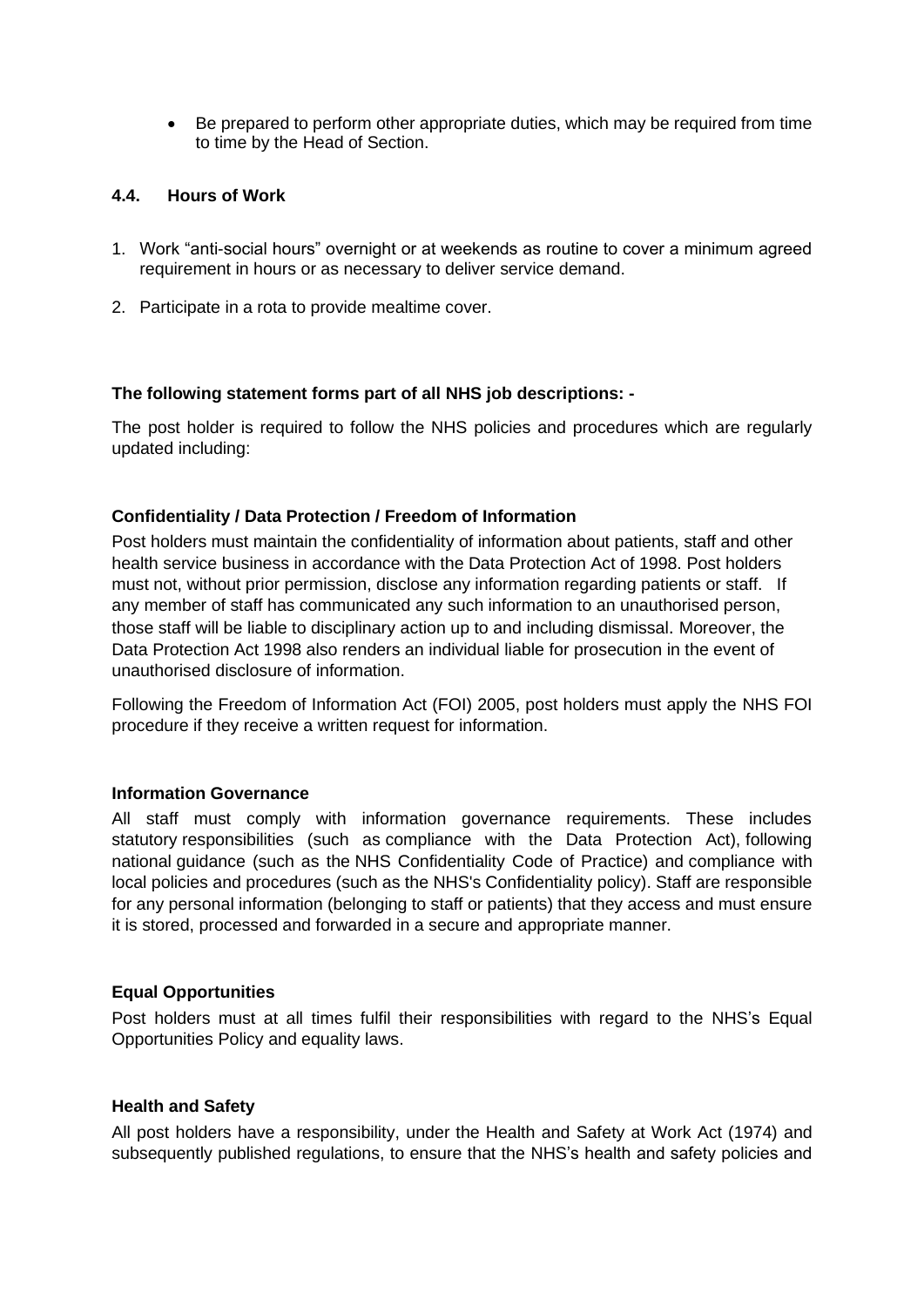procedures are complied with to maintain a safe working environment for patients, visitors and employees.

#### **Infection Control**

All post holders have a personal obligation to act to reduce healthcare-associated infections (HCAIs). They must attend mandatory training in Infection Control and be compliant with all measures required by the NHS to reduce HCAIs. **All post holders must comply with the NHS infection screening and immunisation policies** as well as be familiar with the NHS Infection Control Policies, including those that apply to their duties, such as Hand Decontamination Policy, Personal Protective Equipment Policy, safe procedures for using aseptic techniques and safe disposal of sharps.

#### **Risk Management**

All post holders have a responsibility to report risks such as clinical and non-clinical accidents or incidents promptly. They are expected to be familiar with the NHS's use of risk assessments to predict and control risk, as well as the incident reporting system for learning from mistakes and near misses in order to improve services. Post holders must also attend training identified by their manager, or stated by the NHS to be mandatory.

#### **Flexible Working**

As an organisation we are committed to developing our services in ways that best suit the needs of our patients. This means that some staff groups will increasingly be asked to work a more flexible shift pattern so that we can offer services in the evenings or at weekends.

## **Safeguarding children and vulnerable adults**

Post holders have a general responsibility for safeguarding children and vulnerable adults in the course of their daily duties and for ensuring that they are aware of the specific duties relating to their role.

## **Sustainability**

It is the responsibility of all staff to minimise the NHS's environmental impact by recycling wherever possible, switching off lights, computers monitors and equipment when not in use, minimising water usage and reporting faults promptly.

#### **Smoking Policy**

The NHS is committed to providing a healthy and safe environment for staff, patients and visitors. Staff are therefore not permitted to smoke on NHS property or in NHS vehicles

#### **Review of this Job Description**

This job description is intended as an outline of the general areas of activity and will be amended in the light of the changing needs of the organisation. To be reviewed in conjunction with the post holder.

#### *Initials and date of Preparation*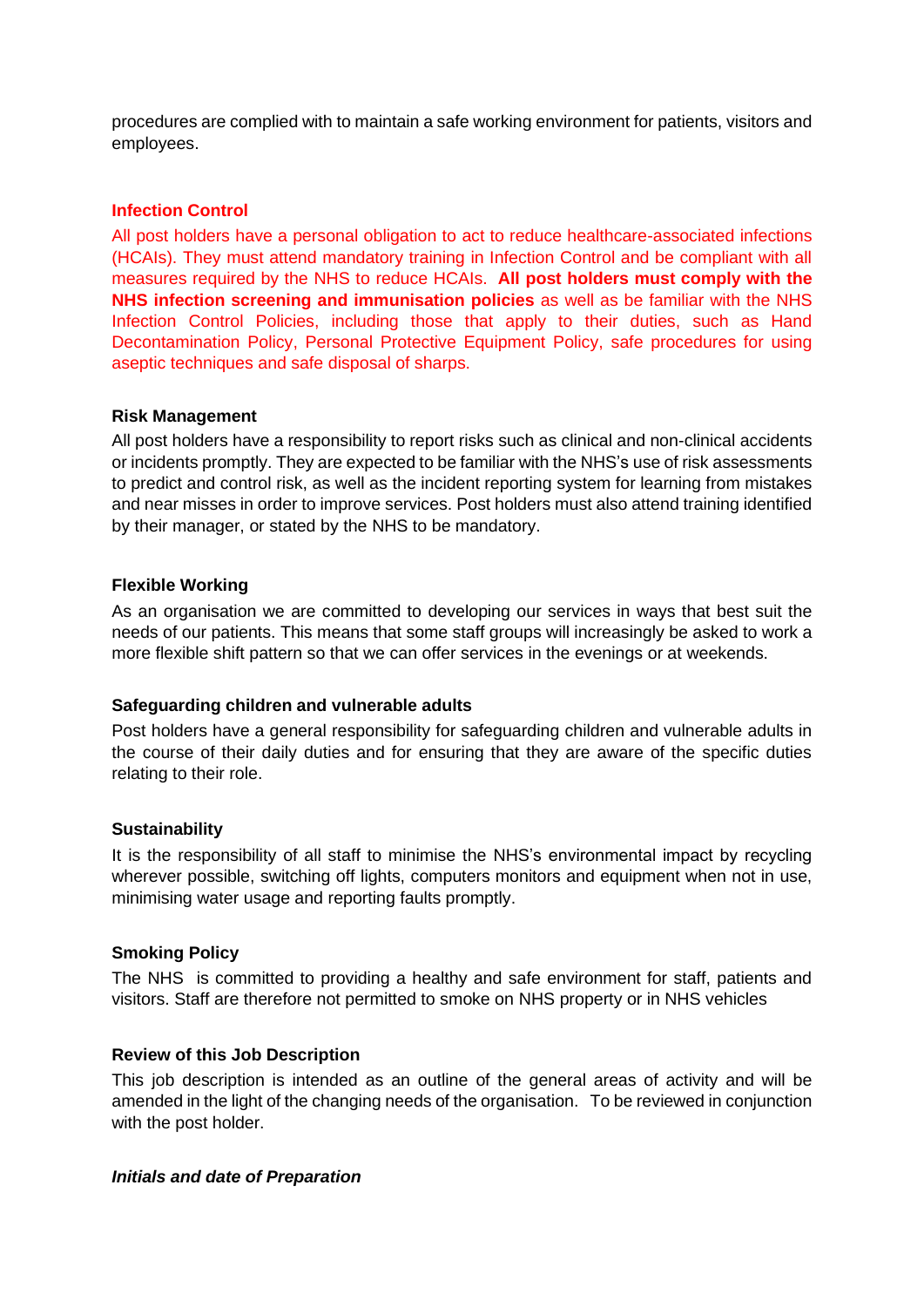## *BA, 27th March 2020*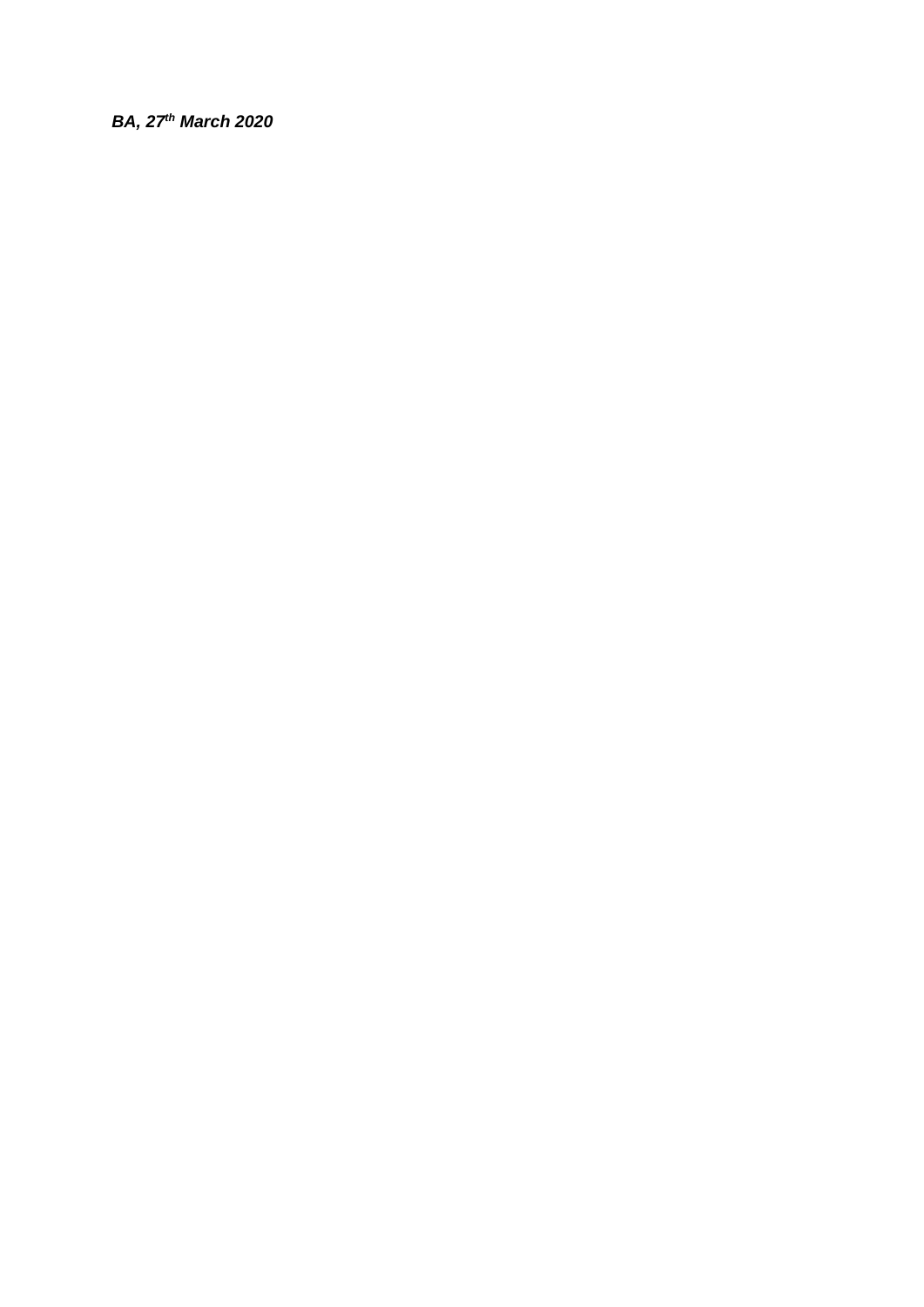# **PERSON SPECIFICATION**

# Auxiliary Engineering Support

|                                            | <b>ESSENTIAL</b>                                                                                                                                                                                                                   | <b>DESIRABLE</b>                                                                                                                                                                                        |
|--------------------------------------------|------------------------------------------------------------------------------------------------------------------------------------------------------------------------------------------------------------------------------------|---------------------------------------------------------------------------------------------------------------------------------------------------------------------------------------------------------|
| <b>Qualifications/</b><br><b>Education</b> | Relevant Engineering degree or<br>equivalent level of knowledge.                                                                                                                                                                   | Relevant MSc or higher<br>degree or equivalent<br>level of knowledge.                                                                                                                                   |
|                                            | Diploma or equivalent in Engineering<br>Technology, signifying completion of<br>training to basic level.                                                                                                                           | Incorporated or<br>Chartered-level<br>Engineer or Technician<br>or equivalent<br>Professional<br>membership of a<br>relevant professional<br>body                                                       |
| <b>Previous</b><br>experience              | Experience on the maintenance and<br>repair of electro-mechanical devices<br>including preventative maintenance,<br>servicing, inspection, repair, calibration,<br>quality control, safety, acceptance testing<br>and procurement. | Practical experience in<br>engineering workshop<br>practices and<br>techniques<br>Experience in applying<br>workshop technology to<br>patient-critical<br>equipment and<br>techniques in<br>healthcare. |
| <b>Skills/Knowled</b><br>ge/ Ability       | Specialised knowledge of a range of<br>electronics, electro-mechanical systems,<br>computing and medical device support.                                                                                                           | Knowledge of<br>information security<br>and/or networking                                                                                                                                               |
|                                            | Good knowledge of electronic workshop<br>practice and computer systems.                                                                                                                                                            |                                                                                                                                                                                                         |
|                                            | Good negotiation and interpersonal skills                                                                                                                                                                                          |                                                                                                                                                                                                         |
|                                            | Able to communicate complex information<br>across professional boundaries and in<br>reports.                                                                                                                                       |                                                                                                                                                                                                         |
|                                            | Able to negotiate with non-technical staff.                                                                                                                                                                                        |                                                                                                                                                                                                         |
|                                            | Able to prioritise and manage own work.<br>Able to exercise own initiative when                                                                                                                                                    |                                                                                                                                                                                                         |
|                                            | dealing with issues within own specialist<br>area of competence.                                                                                                                                                                   |                                                                                                                                                                                                         |
|                                            |                                                                                                                                                                                                                                    |                                                                                                                                                                                                         |